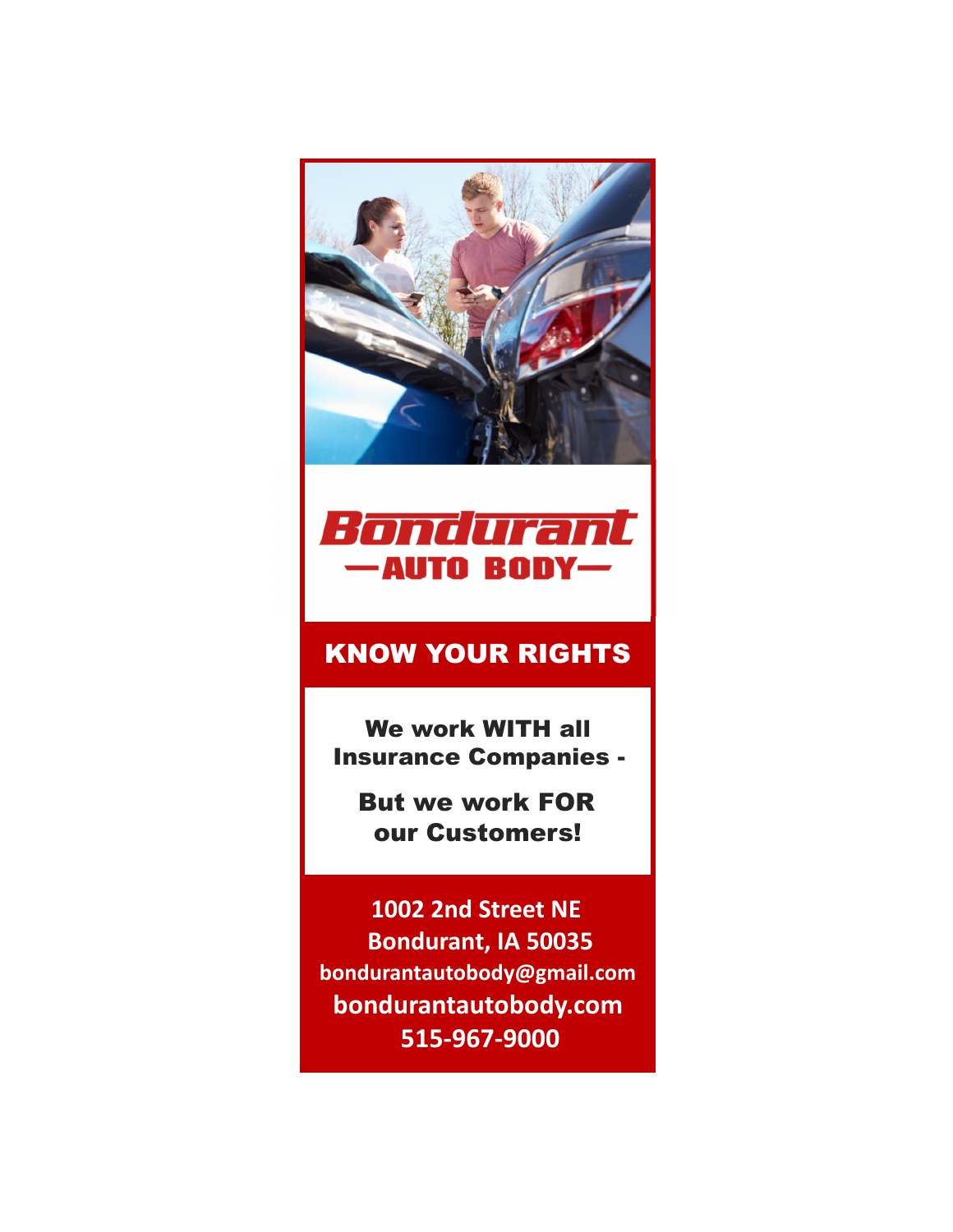### **KNOW YOUR RIGHTS**

As a consumer of automotive collision repair, you have a number of rights which could better ensure that your vehicle will be repaired in a proper, complete and safe manner.

Hopefully, you will not face the aftermath of a car collision. But, if you do, our goal is to help you get through it with s little stress as possible. We've put together some information that will help you get through the process a bit easier.

#### **REQUEST A REPORT**

Call the police after your accident, as **YOU HAVE A RIGHT** to get a written accident report or an official police information exchange report. When you get the Police report (which we always encourage you to do), it will list the other driver's personal and insurance information. Understand that even a small fender bender can end up costing thousands of dollars especially with today's vehicles and all the technology they have. If you have yet to file a report, you can still do so at this website:

#### **https://iowadot.gov/mvd/driverslicense/**

#### **NOT DRIVEABLE?**

If your car is not drivable, or has any of the following - including but not limited to: broken headlights or taillights, side mirrors, broken glass, non-latching hood, doors or trunk, **YOU HAVE A RIGHT** to have your car towed directly to us. Make sure to call us and either tell us it's on the way or leave a message with your personal information if it's after hours.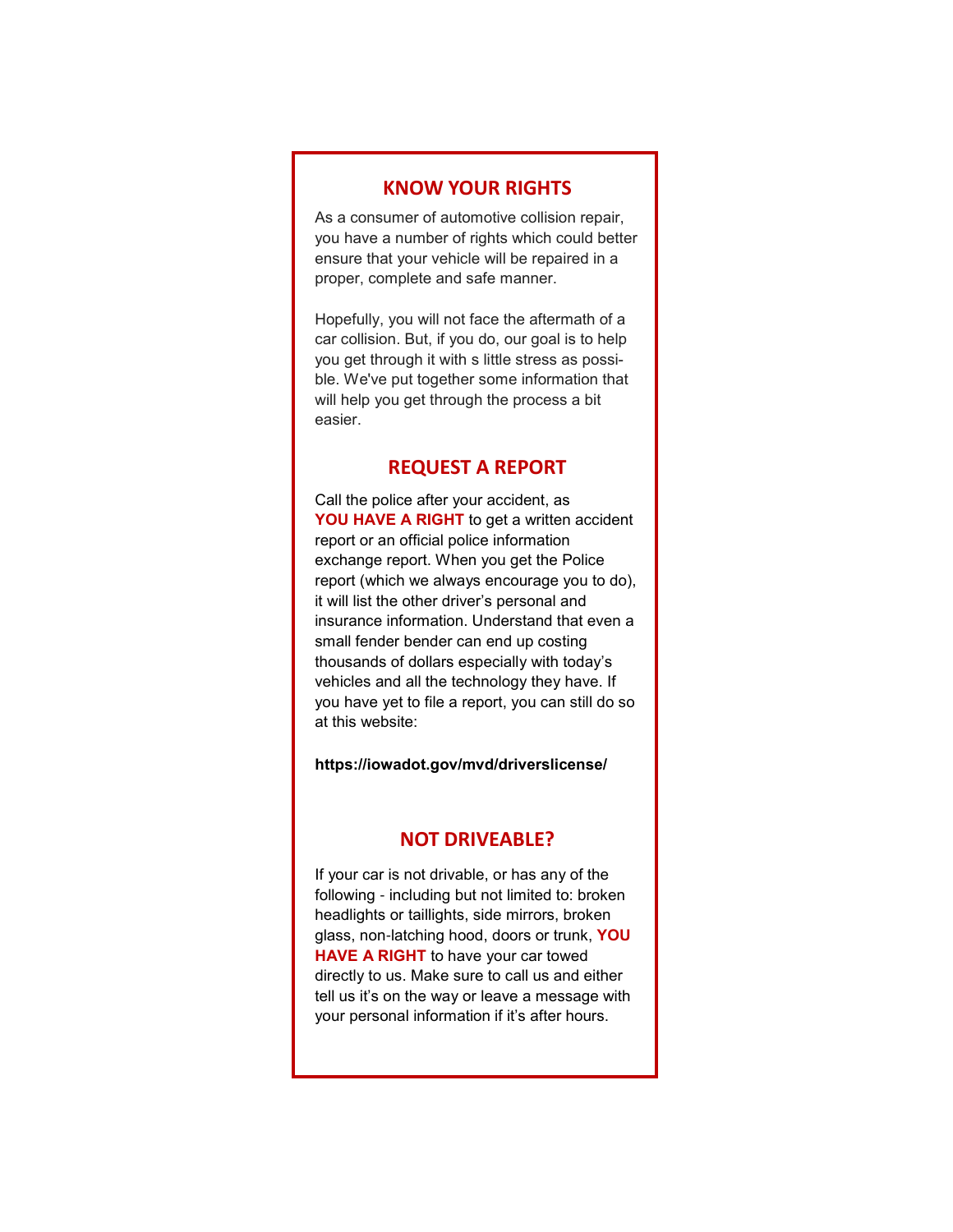### **FILING A CLAIM**

Either you or the other party involved in the accident (or both) need to call your insurance company to file a claim, depending on whose fault it was. If the accident was your fault, call your insurance company and tell them you need to start a claim for an accident. If the accident was clearly not your fault, you could wait for the other driver's insurance company to call you OR you can call them to get the ball rolling. If the situation is a "no-fault" situation, call your insurance company.

You will receive a Claim Number from either your insurance company or the other person's insurance company. Keep that claim number handy, as you will need to refer to this often and we will eventually need it as well.

## YOU HAVE A RIGHT TO TAKE YOUR VEHICLE TO ANY SHOP YOU CHOOSE.

#### **REQUESTING A SHOP**

Right away, tell the responsible insurance company you are taking your vehicle to Bondurant Auto Body. They may say that we aren't in their "network" or are not one of their "preferred vendors" and try to get you to change your mind. They might make it sound like their preferred vendors are who you HAVE to go to. **YOU HAVE A RIGHT** to take your vehicle to any shop you want to. It's against the law in Iowa to tell you where you have to go. Do not let them "steer" you to any shop. Shops they mention are in their "Direct Repair Program" meaning they have contracts with insurance companies to produce work at a discount. This is why the insurance companies direct you to these repair shops– so they save money.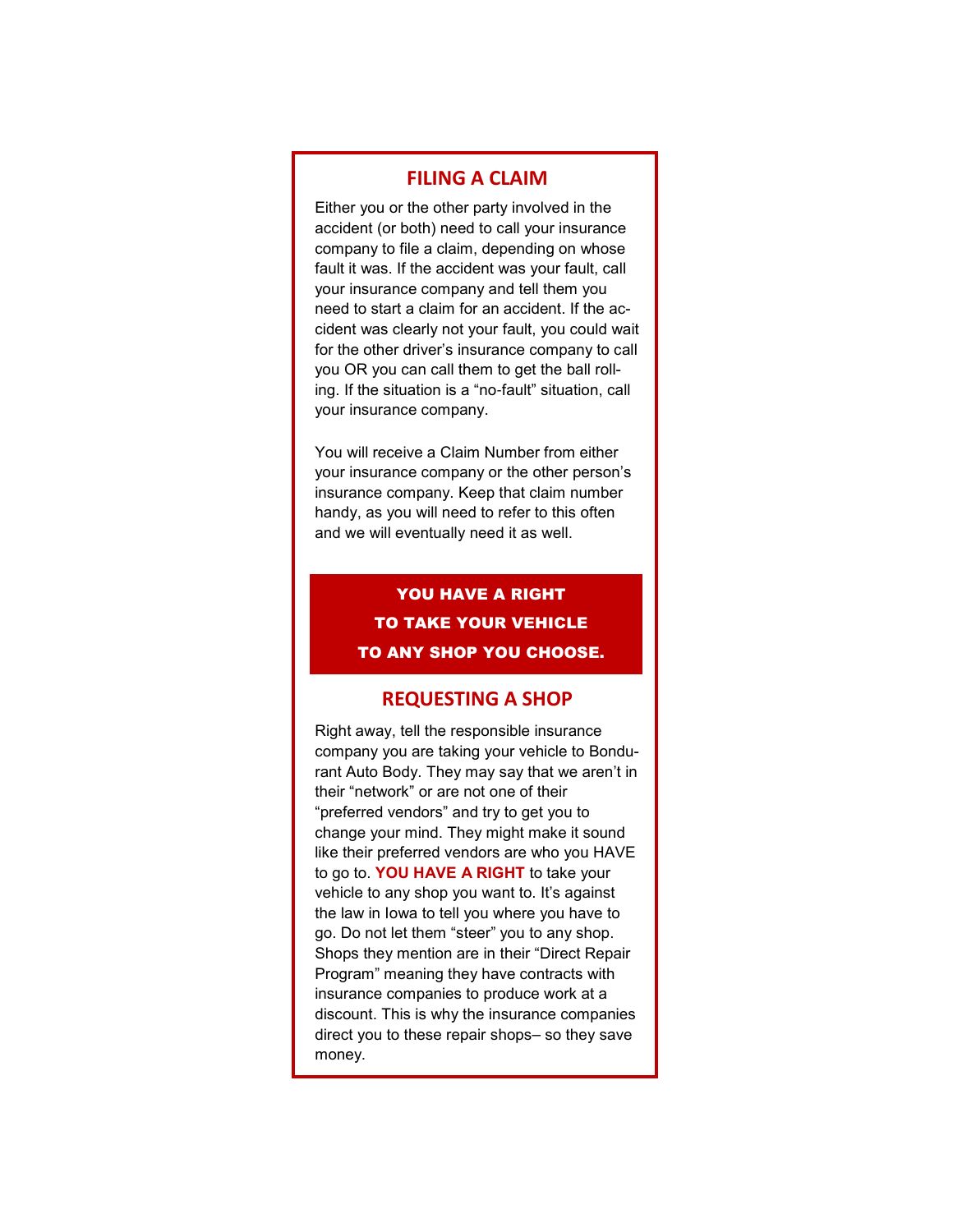If the accident wasn't your fault, or if you have rental coverage in your policy YOU **HAVE A RIGHT** to a rental car. If it wasn't your fault, you shouldn't have to pay anything for the rental while we are doing repairs. If you're found at fault, it will depend on your coverage – ask your insurance representative. Both Enterprise or Hertz can be scheduled to meet you at our shop when you drop off your car if you would like. They will also pick up the rental from our shop after you pick up your repaired vehicle from us. Now that you know this, you can instruct the Insurance Company and the Rental Car Company to set it up this way.

## YOU HAVE A RIGHT TO A SAFELY REPAIRED VEHICLE.

#### **DEDUCTIBLE**

If the accident was your fault, no-fault, or if for some reason you have to use your insurance even if it wasn't your fault, you will need to pay your deductible. The insurance company pays us the amount owed for repairs MINUS your deductible. Your deductible is actually part of the payment owed to us for the services we provide. The only way to "hide" or "bury" your deductible is to take shortcuts on repairs or parts or both. And for your safety, we will not cut corners on your repairs. **YOU HAVE A RIGHT** to a safely repaired vehicle. If the accident was deemed not to be your fault, you will have no deductible owed. (Your deductible must be paid at the time of pick-up. We accept Visa, Mastercard, Discover, American Express, checks and cash.)